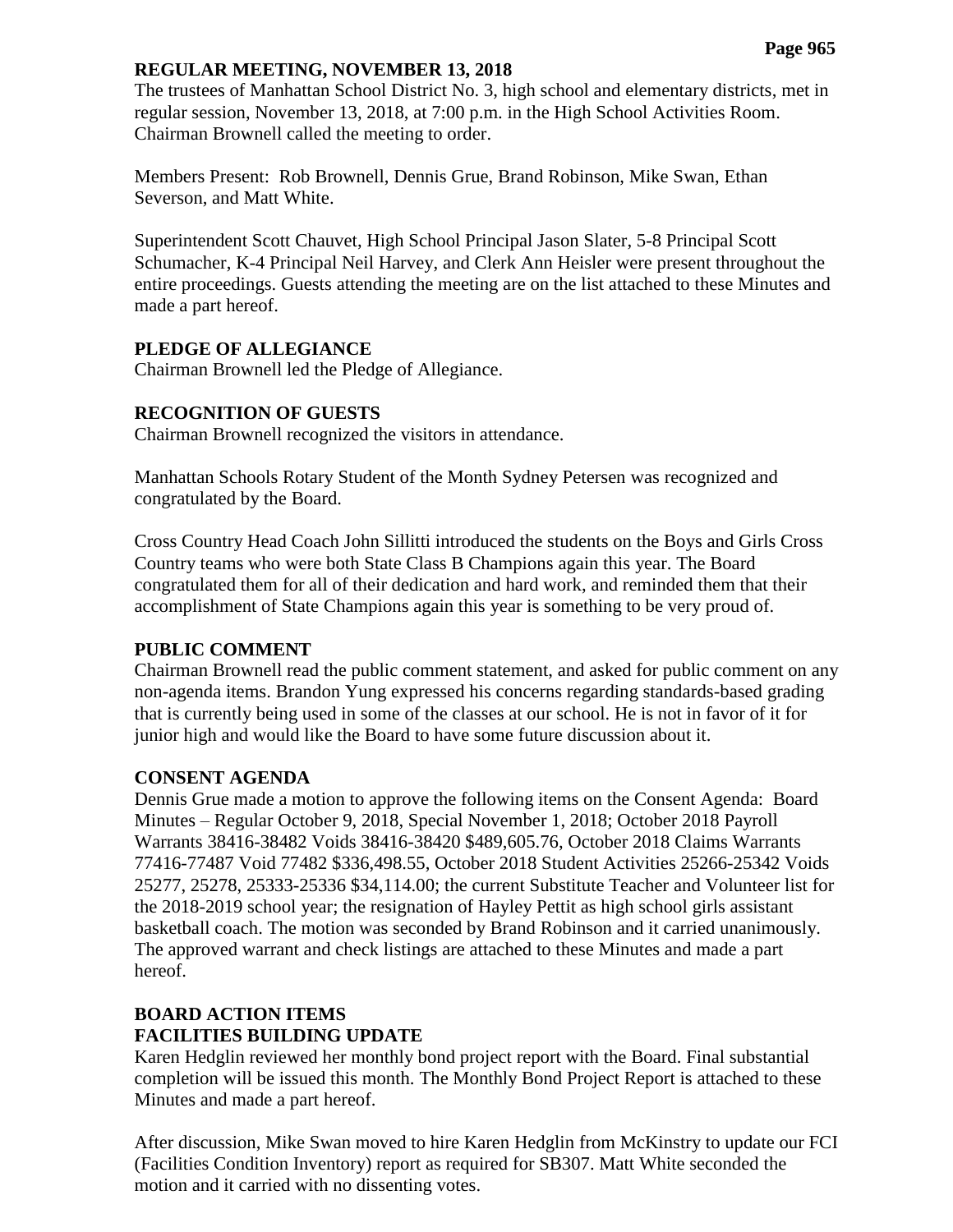## **MCKINSTRY YEAR 3 MEASUREMENT & VERIFICATION REPORT FOR ELEM ENERGY PROJECT**

Karen Hedglin, as a representative of McKinstry, gave the Board the final Year 3 post project energy savings report that was a requirement of the Energy Upgrade Project at the Elementary School that was completed in the fall of 2015. McKinstry guaranteed a \$20,000 annual savings, with a verified savings of \$26,136 for Year 3. The Year 3 Executive Summary Measurement and Verification Report is attached to these Minutes and made a part hereof.

## **EMPLOYMENT 2018-2019**

Ethan Severson moved to approve employment contracts (pending a successful fingerprint background check and pre-employment physical if required) for the 2018-2019 school year with the following: Maggie Davis – Sped Paraprofessional, Sonya Johnson – Sped Paraprofessional, Richie Pemberton – HS Assistant Boys Basketball, Tracy Grabowska – HS Assistant Girls Basketball, Hayley Pettit and Dani Holgate  $-5<sup>th</sup>/6<sup>th</sup>$  Grade Boys Basketball; and Discretionary Leave Requests from Christine Miller, Kim Wegner-McCauley, and Dustin Cichosz. Dennis Grue seconded the motion, which carried with no dissenting votes.

# **ARBITERPAY SYSTEM FOR REFEREES**

The move to ArbiterPay Services for referees has been tabled based on the request of our Athletic Director Pat Lynch.

# **MONTANA-WYOMING SYSTEMS – SECURITY CAMERA PROPOSAL**

The security camera proposal has been tabled until the December Board meeting.

# **FP-14 STUDENT ATTENDANCE AGREEMENTS 2018-2019**

Dennis Grue made a motion to approve and acknowledge the two FP-14 Student Attendance Agreements for the 2018-2019 school year received from Monforton School District. Brand Robinson seconded, and it carried unanimously. The approved FP-14 Student Attendance Agreements for 2018-2019 are attached to these Minutes and made a part hereof.

# **COUNTY TRANSPORTATION COMMITTEE**

Mike Swan made a motion to appoint Superintendent Scott Chauvet and Harlow's Transportation Manager Hal Illum to represent Manhattan School District on the Gallatin County Transportation Committee. The motion was seconded by Ethan Severson and it carried with no dissenting votes.

# **PROCLAMATION AND PETITION FOR ELEMENTARY GENERAL FUND BUDGET AMENDMENT**

Due to an unanticipated enrollment increase, Matt White made a motion to approve a Proclamation and Petition for an Elementary School General Fund Budget Amendment in the amount of \$38,059.82 as proposed. Dennis Grue seconded the motion and it carried unanimously. The Proclamation and Petition for an Elementary School General Fund Budget Amendment is attached to these Minutes and made a part hereof.

# **PROCLAMATION AND PETITION FOR HIGH SCHOOL GENERAL FUND BUDGET AMENDMENT**

Due to an unanticipated enrollment increase, Brand Robinson made a motion to approve a Proclamation and Petition for a High School General Fund Budget Amendment in the amount of \$18,780.03 as proposed. Ethan Severson seconded the motion and it carried unanimously. The Proclamation and Petition for a High School General Fund Budget Amendment is attached to these Minutes and made a part hereof.